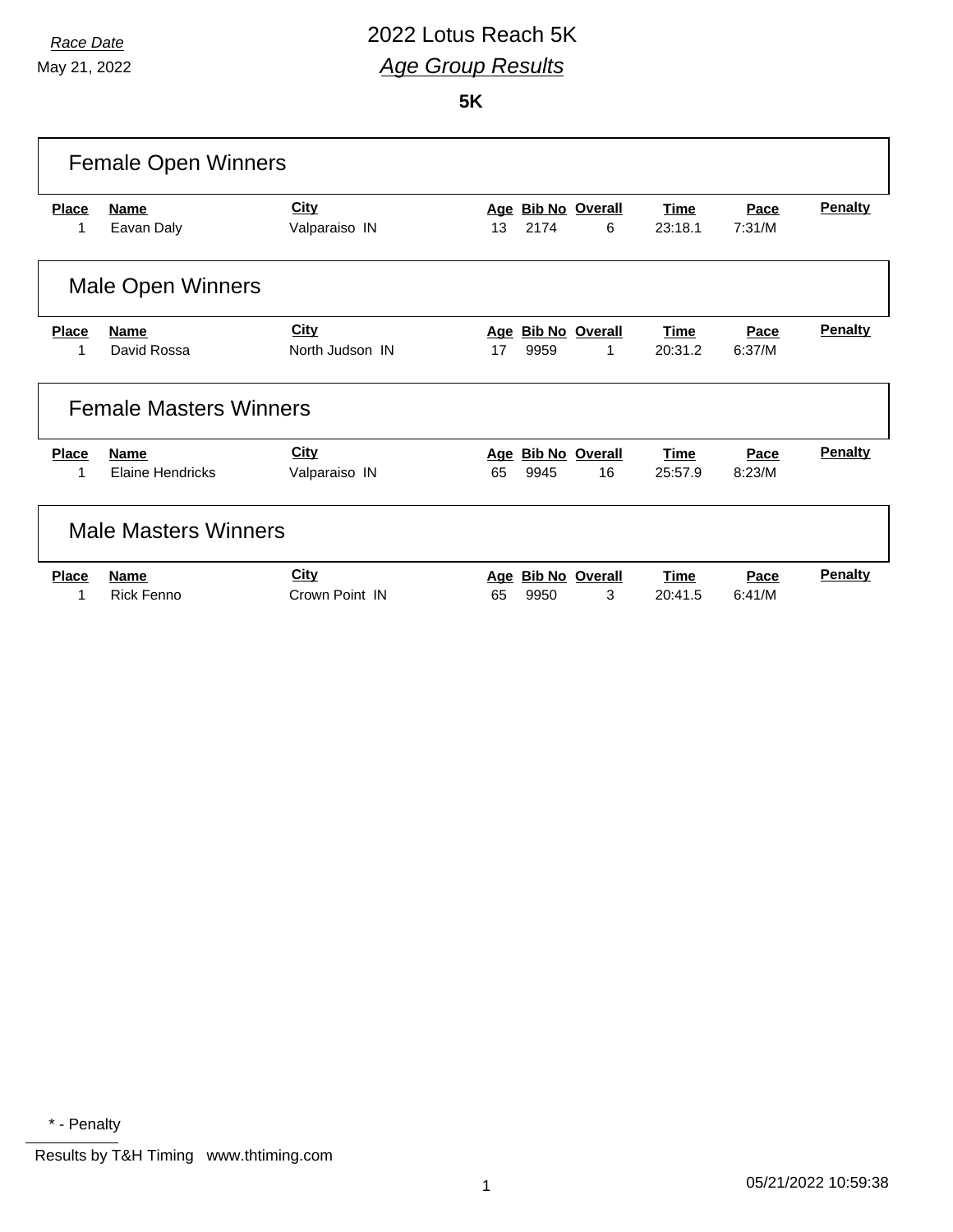### *Race Date* 2022 Lotus Reach 5K *Age Group Results*

**5K**

| Male No Age Provided                              |                        |    |      |                          |                          |                 |                |
|---------------------------------------------------|------------------------|----|------|--------------------------|--------------------------|-----------------|----------------|
| Place<br><b>Name</b><br>Unknown Partic. 2194<br>1 | <b>City</b>            |    | 2194 | Age Bib No Overall<br>97 | <b>Time</b><br>1:06:17.2 | Pace<br>21:23/M | <b>Penalty</b> |
| Female 6 to 8                                     |                        |    |      |                          |                          |                 |                |
| <b>Place</b><br><b>Name</b>                       | <b>City</b>            |    |      | Age Bib No Overall       | <b>Time</b>              | Pace            | <b>Penalty</b> |
| $^\star$<br><b>Tessa Stephens</b><br>1            | Valparaiso IN          | 7  | 9953 | 65                       | 42:03.8                  | 13:34/M         |                |
| 2 * Ava Brown                                     | Valparaiso IN          | 8  | 9938 | 99                       | $1:27:12.9$ *            | 28:08/M         | 60:00          |
| Female 9 to 10                                    |                        |    |      |                          |                          |                 |                |
| <b>Place</b><br><b>Name</b>                       | <b>City</b>            |    |      | Age Bib No Overall       | Time                     | Pace            | <b>Penalty</b> |
| $1 *$<br>Claire Lebio                             | Valparaiso IN          | 9  | 9955 | 71                       | 44:07.7                  | 14:14/M         |                |
| Everly Wellman<br>$2 *$                           | Valparaisoalparaiso IN | 9  | 2169 | 72                       | 44:07.7                  | 14:14/M         |                |
| Abby Novath<br>3<br>$^{\star}$                    | Valparaiso IN          | 9  | 2107 | 98                       | 1:27:12.9 * 28:08/M      |                 | 60:00          |
| Male 9 to 10                                      |                        |    |      |                          |                          |                 |                |
| <b>Place</b><br><b>Name</b>                       | <b>City</b>            |    |      | Age Bib No Overall       | <b>Time</b>              | Pace            | <b>Penalty</b> |
| $1$ $*$<br><b>Cameron Peuquet</b>                 | Valparaiso IN          | 10 | 9930 | 100                      | $1:27:52.7$ *            | 28:21/M         | 60:00          |
| Female 11 to 12                                   |                        |    |      |                          |                          |                 |                |
| <b>Place</b><br><b>Name</b>                       | City                   |    |      | Age Bib No Overall       | Time                     | Pace            | <b>Penalty</b> |
| $\pmb{\ast}$<br>Amber Johnson<br>1                | Valparaiso IN          | 12 | 9964 | 8                        | 24:01.3                  | 7:45/M          |                |
| $\overline{2}$<br>Abigail Rinas                   | Hobart IN              | 12 | 2122 | 32                       | 31:45.2                  | 10:15/M         |                |
| Dyllan Ryan<br>3<br>$\ast$                        | Valparaiso IN          | 11 | 2167 | 38                       | 33:36.7                  | 10:51/M         |                |
| Lennon Wellman<br>4                               | Valparaiso IN          | 11 | 2171 | 60                       | 39:35.1                  | 12:46/M         |                |
| Female 13 to 14                                   |                        |    |      |                          |                          |                 |                |
| <b>Place</b><br><b>Name</b>                       | <b>City</b>            |    |      | Age Bib No Overall       | <b>Time</b>              | Pace            | <b>Penalty</b> |
| $1 *$<br>Amanda Guthrie                           | Hobart IN              | 13 | 2156 | 30                       | 31:03.6                  | 10:01/M         |                |
| $2 *$<br>Olivia Koedyker                          | Valparaiso IN          | 14 | 9939 | 31                       | 31:26.4                  | 10:09/M         |                |
|                                                   |                        |    |      |                          |                          |                 |                |

\* - Penalty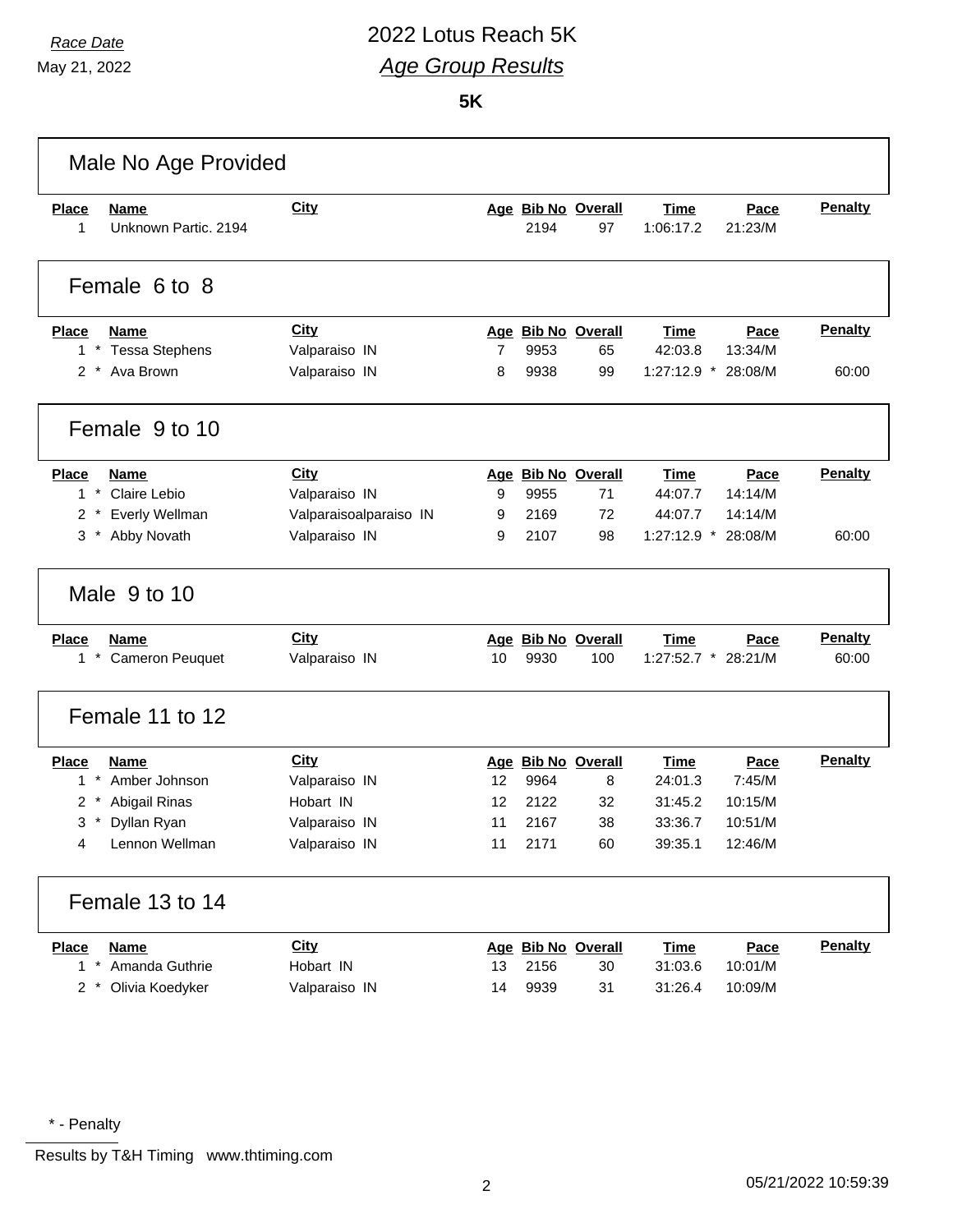# *Race Date* 2022 Lotus Reach 5K *Age Group Results*

**5K**

| Female 15 to 18                      |                    |    |      |                    |             |         |                |
|--------------------------------------|--------------------|----|------|--------------------|-------------|---------|----------------|
| <b>Place</b><br><b>Name</b>          | <b>City</b>        |    |      | Age Bib No Overall | Time        | Pace    | <b>Penalty</b> |
| $1 *$<br>Kyleigh Lehiy               | San Pierre IN      | 15 | 9958 | 13                 | 25:22.2     | 8:11/M  |                |
| Male 15 to 18                        |                    |    |      |                    |             |         |                |
| <b>Place</b><br><b>Name</b>          | City               |    |      | Age Bib No Overall | <b>Time</b> | Pace    | <b>Penalty</b> |
| 1 * William Labus                    | Crown Point IN     | 18 | 2112 | 17                 | 26:55.4     | 8:41/M  |                |
| Female 19 to 24                      |                    |    |      |                    |             |         |                |
| <b>Place</b><br>Name                 | <b>City</b>        |    |      | Age Bib No Overall | Time        | Pace    | Penalty        |
| $1 *$<br><b>Renee Martin</b>         | Valparaiso IN      | 24 | 2094 | 27                 | 29:34.2     | 9:32/M  |                |
| Kayli Joseph<br>$2^*$                | Valparaiso IN      | 24 | 9962 | 58                 | 38:47.8     | 12:31/M |                |
| Female 25 to 29                      |                    |    |      |                    |             |         |                |
| <b>Place</b><br><b>Name</b>          | City               |    |      | Age Bib No Overall | <b>Time</b> | Pace    | Penalty        |
| $1*$<br>Kara Webb                    | Valparaiso IN      | 29 | 2160 | 21                 | 28:13.2     | 9:06/M  |                |
| $\overline{2}$<br><b>Haley Smith</b> | Chesterton IN      | 28 | 2114 | 70                 | 43:44.7     | 14:07/M |                |
| 3<br>Sydnee Bartz                    | Lowell IN          | 27 | 2146 | 79                 | 46:06.6     | 14:52/M |                |
| <b>Briana Rhodes</b><br>4            | Valparaiso IN      | 28 | 2163 | 89                 | 58:21.7     | 18:50/M |                |
| Male 25 to 29                        |                    |    |      |                    |             |         |                |
| <b>Place</b><br><b>Name</b>          | City               |    |      | Age Bib No Overall | <b>Time</b> | Pace    | <b>Penalty</b> |
| $1 *$<br>Kyle Jendrzejczyk           | Kouts IN           | 26 | 2184 | 9                  | 24:24.7     | 7:52/M  |                |
| Female 30 to 34                      |                    |    |      |                    |             |         |                |
| <b>Name</b><br><b>Place</b>          | <b>City</b>        |    |      | Age Bib No Overall | <b>Time</b> | Pace    | <b>Penalty</b> |
| $1 *$<br>Amy Maclejewski             | Hammond IN         | 32 | 2127 | 10                 | 24:49.6     | 8:01/M  |                |
| $2 *$<br><b>Haley Kerlin</b>         | Valparaiso IN      | 31 | 2148 | 11                 | 25:05.6     | 8:06/M  |                |
| 3<br>$\pmb{\ast}$<br>Abby Webb       | Zionsville IN      | 30 | 2162 | 20                 | 28:12.2     | 9:06/M  |                |
| 4<br><b>Whitney Warner</b>           | Hoffman Estates IL | 34 | 2141 | 25                 | 29:28.5     | 9:30/M  |                |
| 5<br>Laura Myers                     | Wheatfield IN      | 32 | 2129 | 35                 | 33:17.4     | 10:44/M |                |
| Kelly Plorin<br>6                    | Colleyville TX     | 30 | 2143 | 46                 | 36:20.7     | 11:43/M |                |
| $\overline{7}$<br>Kathryn Soller     | Wanatah IN         | 30 | 2166 | 73                 | 44:34.1     | 14:23/M |                |
| Amber Godby<br>8                     | Hanna IN           | 33 | 2168 | 81                 | 46:46.1     | 15:05/M |                |
| 9<br>Brittania Dahlgren              | Valparaiso IN      | 31 | 2113 | 83                 | 47:28.5     | 15:19/M |                |

\* - Penalty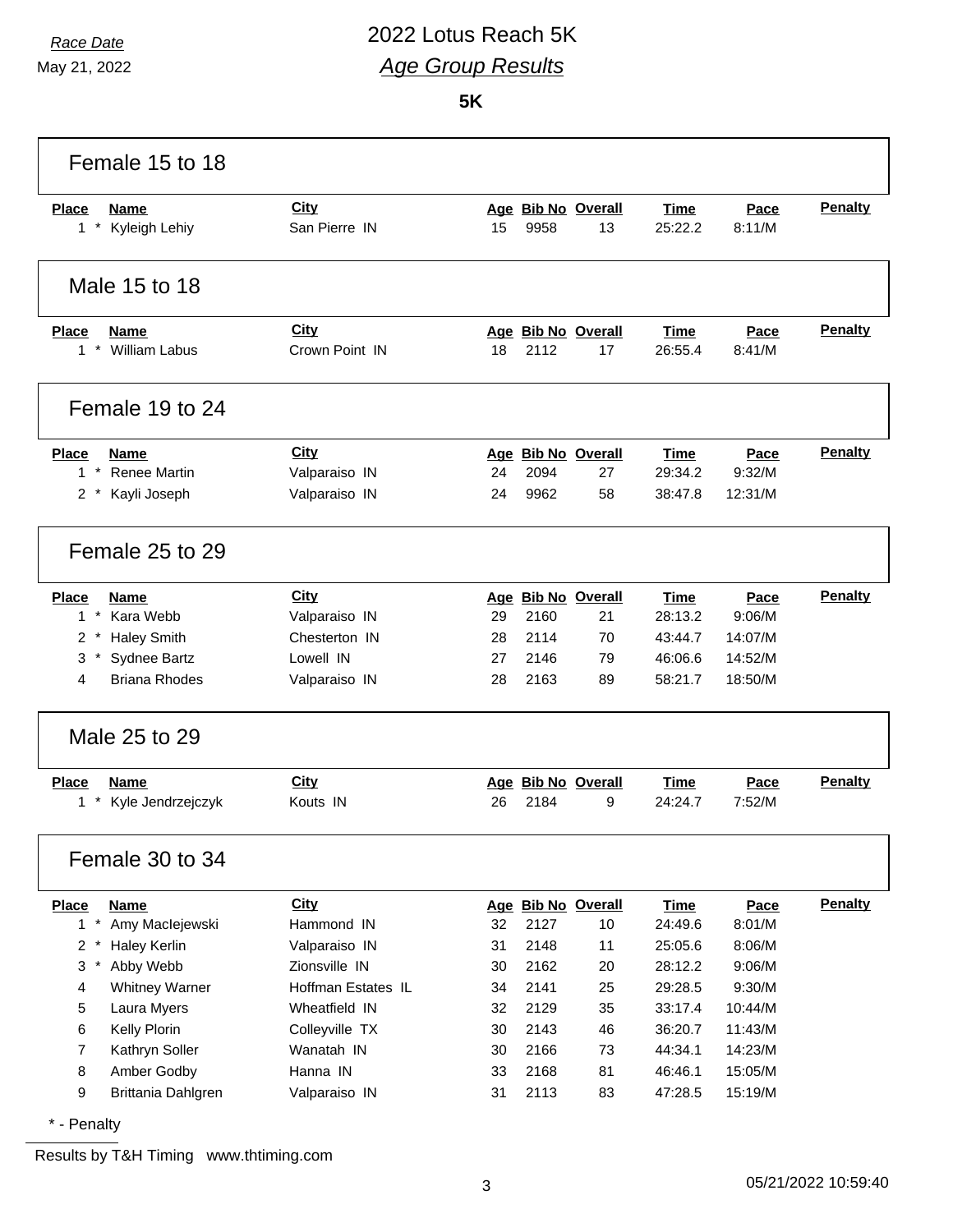# *Race Date* 2022 Lotus Reach 5K *Age Group Results*

**5K**

|                                                                                           | Female 30 to 34                                                                                                                                                                                           |                                                                                                                                              |                                              |                                                              |                                                                                          |                                                                                                                    |                                                                                                    |                                  |
|-------------------------------------------------------------------------------------------|-----------------------------------------------------------------------------------------------------------------------------------------------------------------------------------------------------------|----------------------------------------------------------------------------------------------------------------------------------------------|----------------------------------------------|--------------------------------------------------------------|------------------------------------------------------------------------------------------|--------------------------------------------------------------------------------------------------------------------|----------------------------------------------------------------------------------------------------|----------------------------------|
| <b>Place</b><br>10                                                                        | Name<br>Jessica McCord                                                                                                                                                                                    | City<br>Valparaiso IN                                                                                                                        | 31                                           | 2159                                                         | Age Bib No Overall<br>94                                                                 | Time<br>59:43.2                                                                                                    | Pace<br>19:16/M                                                                                    | <b>Penalty</b>                   |
|                                                                                           | Male 30 to 34                                                                                                                                                                                             |                                                                                                                                              |                                              |                                                              |                                                                                          |                                                                                                                    |                                                                                                    |                                  |
| <b>Place</b><br>$1*$                                                                      | <b>Name</b><br>Aaron Cook                                                                                                                                                                                 | City<br>Crown Point IN                                                                                                                       | 30                                           | 2142                                                         | Age Bib No Overall<br>2                                                                  | <b>Time</b><br>20:33.4                                                                                             | Pace<br>6:38/M                                                                                     | <b>Penalty</b>                   |
|                                                                                           | Female 35 to 39                                                                                                                                                                                           |                                                                                                                                              |                                              |                                                              |                                                                                          |                                                                                                                    |                                                                                                    |                                  |
| <b>Place</b><br>$1 *$<br>$2^*$<br>3<br>4<br>5<br>6<br>$\overline{7}$<br>8<br><b>Place</b> | Name<br>Marialena Nagel<br>Carrie Kietzman<br><b>Heather Forystek</b><br>Megan Chapman<br>Samantha Yurechko<br>Kristen Bonkoski<br>Lisa Modrowski<br><b>Jess Stephens</b><br>Male 35 to 39<br><b>Name</b> | <b>City</b><br>Hobart IN<br>Hobart IN<br>Hamlet IN<br>Mount Pleasant SC<br>Portage IN<br>Valparaiso IN<br>Lowell IN<br>Valparaiso IN<br>City | 39<br>39<br>35<br>37<br>36<br>39<br>39<br>35 | 2157<br>2121<br>2178<br>2134<br>2111<br>2140<br>9967<br>9952 | Age Bib No Overall<br>12<br>23<br>33<br>39<br>44<br>45<br>59<br>64<br>Age Bib No Overall | <b>Time</b><br>25:19.6<br>28:55.2<br>33:08.2<br>33:42.4<br>35:53.9<br>35:54.7<br>39:24.5<br>42:03.8<br><b>Time</b> | Pace<br>8:10/M<br>9:20/M<br>10:41/M<br>10:52/M<br>11:35/M<br>11:35/M<br>12:43/M<br>13:34/M<br>Pace | <b>Penalty</b><br><b>Penalty</b> |
| $\ast$<br>1<br>$\mathcal{P}$<br>3                                                         | <b>Vincent Rinas</b><br><b>Tim Gross</b><br><b>Dustin Phelps</b>                                                                                                                                          | Hobart IN<br>Demotte IN<br>Valparaiso IN                                                                                                     | 36<br>38<br>37                               | 2123<br>2116<br>2164                                         | 4<br>5<br>93                                                                             | 22:02.2<br>22:14.5<br>59:41.2                                                                                      | 7:07/M<br>7:11/M<br>19:15/M                                                                        |                                  |
|                                                                                           | Female 40 to 44                                                                                                                                                                                           |                                                                                                                                              |                                              |                                                              |                                                                                          |                                                                                                                    |                                                                                                    |                                  |
| <b>Place</b><br>$1 *$<br>$2 *$<br>3<br>4<br>5                                             | <b>Name</b><br>Connie Bowlin<br><b>Heather Norwalk</b><br>Jamie Miller<br>Miller Ruth<br>Stephanie Modglin                                                                                                | <b>City</b><br>Valparaiso IN<br>Crown Point IN<br>La Porte IN<br>Valparaiso IN<br>Valparaiso IN                                              | 40<br>40<br>41<br>41<br>41                   | 9933<br>2093<br>9944<br>2139<br>2120                         | Age Bib No Overall<br>50<br>52<br>55<br>57<br>95                                         | <b>Time</b><br>36:47.9<br>37:11.6<br>37:36.6<br>38:34.3<br>1:02:32.5                                               | Pace<br>11:52/M<br>12:00/M<br>12:08/M<br>12:27/M<br>20:10/M                                        | <b>Penalty</b>                   |

\* - Penalty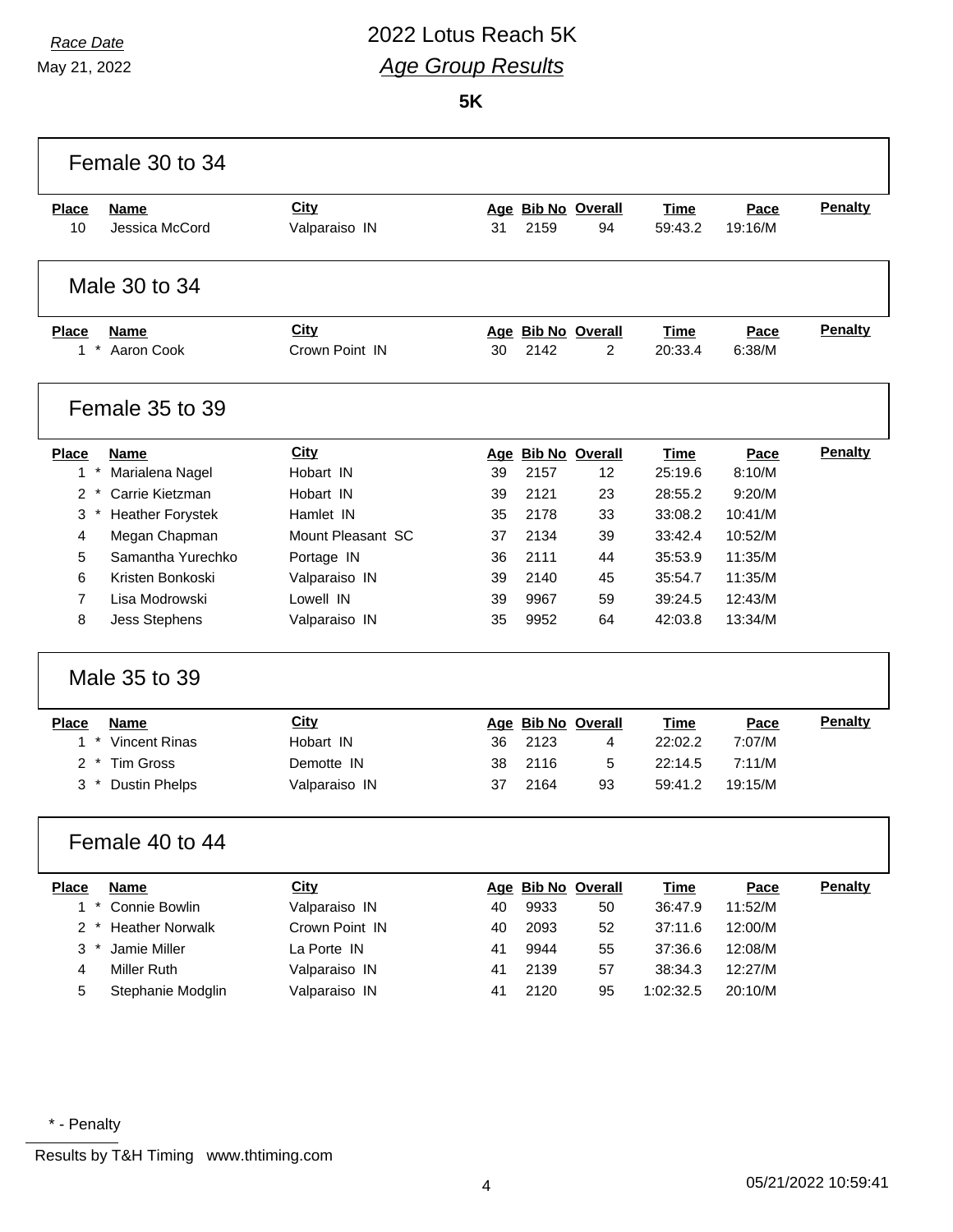# *Race Date* 2022 Lotus Reach 5K *Age Group Results*

**5K**

| Male 40 to 44                                    |                 |    |      |                    |             |         |                |
|--------------------------------------------------|-----------------|----|------|--------------------|-------------|---------|----------------|
| <b>Place</b><br><b>Name</b>                      | City            |    |      | Age Bib No Overall | <b>Time</b> | Pace    | Penalty        |
| $\star$<br>Kelly Bogan<br>1                      | Crown Point IN  | 44 | 2172 | 40                 | 34:04.9     | 11:00/M |                |
| Female 45 to 49                                  |                 |    |      |                    |             |         |                |
| <b>Place</b><br><b>Name</b>                      | City            |    |      | Age Bib No Overall | <b>Time</b> | Pace    | <b>Penalty</b> |
| $1 *$<br>Kelly Zemburski                         | Crown Point IN  | 46 | 2137 | 62                 | 40:53.1     | 13:11/M |                |
| 2<br>Tammy Hugar                                 | Wheatfield IN   | 49 | 2125 | 67                 | 42:28.1     | 13:42/M |                |
| $\ast$<br>Abigail Proteau<br>3                   | Portage IN      | 45 | 2110 | 80                 | 46:19.3     | 14:57/M |                |
| Cynthia Grundy<br>4                              | Valparaiso IN   | 48 | 2158 | 92                 | 59:40.2     | 19:15/M |                |
| Male 45 to 49                                    |                 |    |      |                    |             |         |                |
| <b>Place</b><br><b>Name</b>                      | City            |    |      | Age Bib No Overall | <b>Time</b> | Pace    | <b>Penalty</b> |
| $\star$<br><b>Vicente Benetis</b><br>$\mathbf 1$ | Valparaiso IN   | 45 | 9934 | 49                 | 36:47.7     | 11:52/M |                |
| Female 50 to 54                                  |                 |    |      |                    |             |         |                |
| <b>Place</b><br><b>Name</b>                      | <b>City</b>     |    |      | Age Bib No Overall | <b>Time</b> | Pace    | <b>Penalty</b> |
| * Yvonne Cowen<br>$\mathbf{1}$                   | Valparaiso IN   | 53 | 2085 | 63                 | 41:15.1     | 13:18/M |                |
| $2 *$<br>Tammy McEuen                            | Chesterton IN   | 51 | 9957 | 69                 | 43:37.3     | 14:04/M |                |
| $\star$<br><b>Natalie Connors</b><br>3           | Valparaiso IN   | 50 | 2177 | 86                 | 51:49.7     | 16:43/M |                |
| Male 50 to 54                                    |                 |    |      |                    |             |         |                |
| <b>Place</b><br><b>Name</b>                      | <b>City</b>     |    |      | Age Bib No Overall | <b>Time</b> | Pace    | Penalty        |
| $1 *$<br><b>Mark Connors</b>                     | Valparaiso IN   | 50 | 2176 | $\overline{7}$     | 23:29.4     | 7:35/M  |                |
| 2 * Todd Bailey                                  | Argos IN        | 54 | 2106 | 14                 | 25:27.9     | 8:13/M  |                |
| $3 *$<br><b>Walter Collins</b>                   | Merrillville IN | 51 | 9966 | 26                 | 29:32.2     | 9:32/M  |                |
| Female 55 to 59                                  |                 |    |      |                    |             |         |                |
| <b>Place</b><br><b>Name</b>                      | City            |    |      | Age Bib No Overall | <b>Time</b> | Pace    | <b>Penalty</b> |
| $1*$<br>Linda Murkve                             | Valparaiso IN   | 55 | 9947 | 18                 | 27:11.8     | 8:46/M  |                |
| Suzanne Bukur<br>$2 *$                           | Crown Point IN  | 57 | 2153 | 22                 | 28:16.5     | 9:07/M  |                |
| $3*$<br>Susan El-Naggar                          | Valparaiso IN   | 59 | 2092 | 53                 | 37:11.8     | 12:00/M |                |
| Mikell Drobac<br>$\overline{\mathbf{4}}$         | Chesterton IN   | 57 | 2132 | 66                 | 42:09.1     | 13:36/M |                |
| <b>Judy Bartels</b><br>5                         | La Porte IN     | 59 | 2136 | 82                 | 47:17.3     | 15:15/M |                |
| 6<br>Cindy Treble                                | Valparaiso IN   | 55 | 2150 | 85                 | 51:48.7     | 16:43/M |                |
| * - Penalty                                      |                 |    |      |                    |             |         |                |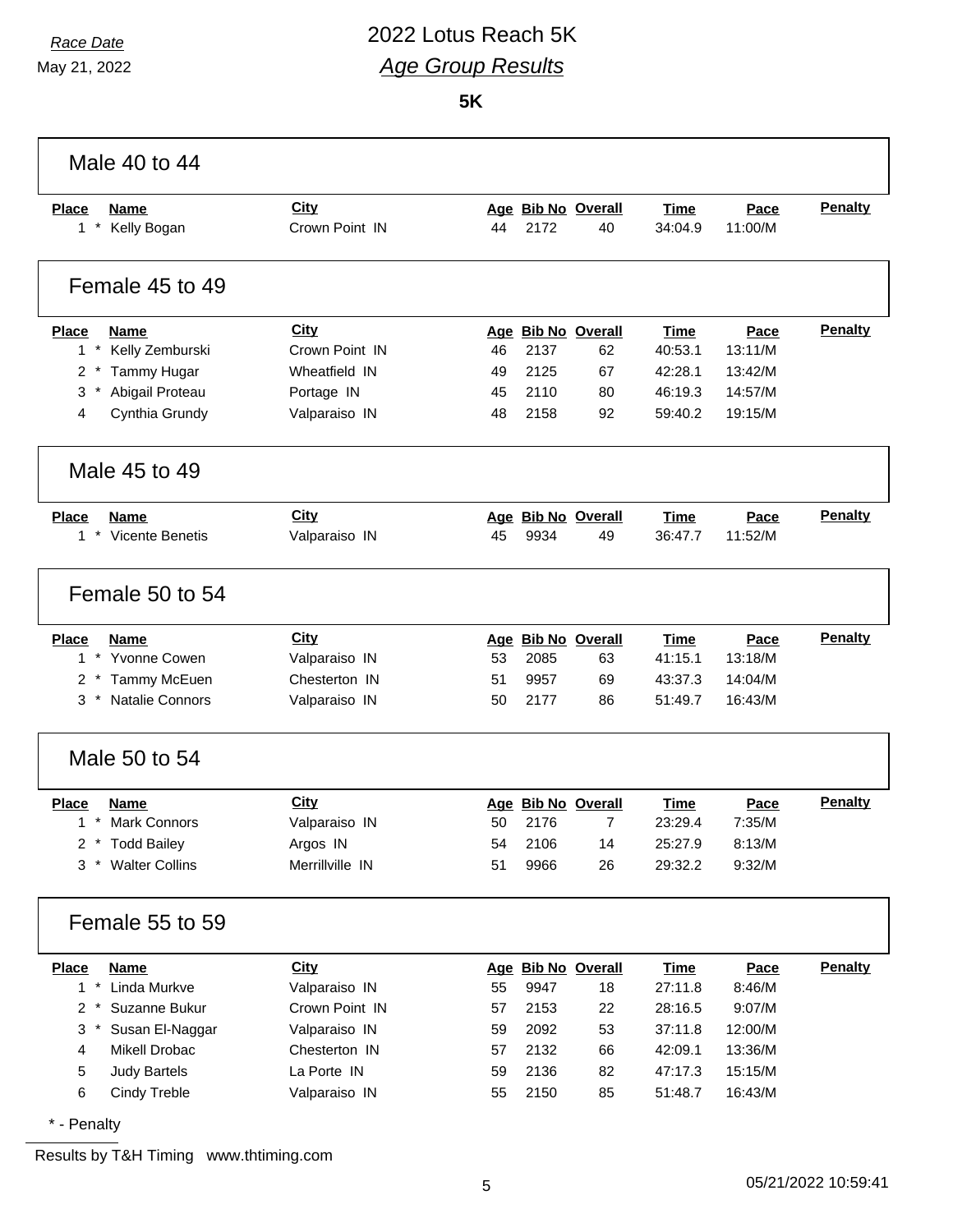## *Race Date* 2022 Lotus Reach 5K *Age Group Results*

**5K**

| Male 55 to 59                                  |                  |    |      |                    |                     |         |                |
|------------------------------------------------|------------------|----|------|--------------------|---------------------|---------|----------------|
| <b>Place</b><br><b>Name</b>                    | City             |    |      | Age Bib No Overall | <b>Time</b>         | Pace    | <b>Penalty</b> |
| $\pmb{\ast}$<br>$\mathbf{1}$<br>David Milligan | Chesterton IN    | 55 | 9956 | 15                 | 25:42.7             | 8:18/M  |                |
| $\overline{2}$<br>Dave Gaughan                 | Lake Station IN  | 59 | 2165 | 19                 | 27:29.2             | 8:52/M  |                |
| 3<br>Scott Senour                              | Portage IN       | 58 | 2133 | 41                 | 35:16.7             | 11:23/M |                |
| <b>Timothy Elkins</b><br>4                     | Niles MI         | 57 | 9941 | 42                 | 35:35.2             | 11:29/M |                |
| Female 60 to 64                                |                  |    |      |                    |                     |         |                |
| <b>Place</b><br><b>Name</b>                    | City             |    |      | Age Bib No Overall | <b>Time</b>         | Pace    | Penalty        |
| $\star$<br>$\mathbf{1}$<br>Lydia Sandoval      | Chesterton IN    | 64 | 2151 | 24                 | 29:26.2             | 9:30/M  |                |
| $\star$<br>Mary C Miller<br>$\overline{2}$     | Michigan City IN | 62 | 9943 | 34                 | 33:15.8             | 10:44/M |                |
| 3<br>Sheri Webb                                | Valparaiso IN    | 61 | 2161 | 43                 | 35:48.1             | 11:33/M |                |
| Jill Hunt<br>4                                 | Valparaiso IN    | 63 | 2100 | 61                 | 40:16.2             | 12:59/M |                |
| 5<br>Debra Kline                               | Niles MI         | 61 | 9942 | 78                 | 45:43.8             | 14:45/M |                |
| 6<br>Debbie Brown                              | Valparaiso IN    | 62 | 2119 | 96                 | 1:02:33.1           | 20:11/M |                |
| Male 60 to 64                                  |                  |    |      |                    |                     |         |                |
| <b>Place</b><br><b>Name</b>                    | City             |    |      | Age Bib No Overall | <b>Time</b>         | Pace    | Penalty        |
| $\star$<br>Lane Lewallen<br>$\mathbf{1}$       | Wheatfield IN    | 60 | 2126 | 77                 | 45:26.9             | 14:40/M |                |
| Female 65 to 69                                |                  |    |      |                    |                     |         |                |
| <b>Place</b><br><b>Name</b>                    | City             |    |      | Age Bib No Overall | <b>Time</b>         | Pace    | <b>Penalty</b> |
| Kathy Hilbrich<br>$\mathbf{1}$                 | Chesterton IN    | 68 | 9963 | 37                 | 33:28.6             | 10:48/M |                |
| Cecilia Bernal<br>$\overline{2}$               | Hobart IN        | 65 | 2180 | 48                 | 36:44.4             | 11:51/M |                |
| 3<br>Debbie Fenno                              | Crown Point IN   | 66 | 9949 | 54                 | 37:33.1             | 12:07/M |                |
| Male 65 to 69                                  |                  |    |      |                    |                     |         |                |
| <b>Place</b><br><b>Name</b>                    | <b>City</b>      |    |      | Age Bib No Overall | <b>Time</b>         | Pace    | Penalty        |
| Doug Wiese<br>$\mathbf{1}$<br>$^\star$         | Westville IN     | 68 | 9935 | 84                 | 49:51.2             | 16:05/M |                |
| Female 70 to 74                                |                  |    |      |                    |                     |         |                |
| <b>Place</b><br><b>Name</b>                    | City             |    |      | Age Bib No Overall | <b>Time</b>         | Pace    | <b>Penalty</b> |
| Carol Magill<br>1                              | Chesterton IN    | 71 | 2138 | 75                 | 45:14.4             | 14:36/M |                |
| Patty Warring<br>$\overline{2}$                | Valparaiso IN    | 70 | 9931 | 101                | 1:27:53.4 * 28:21/M |         | 60:00          |
|                                                |                  |    |      |                    |                     |         |                |

\* - Penalty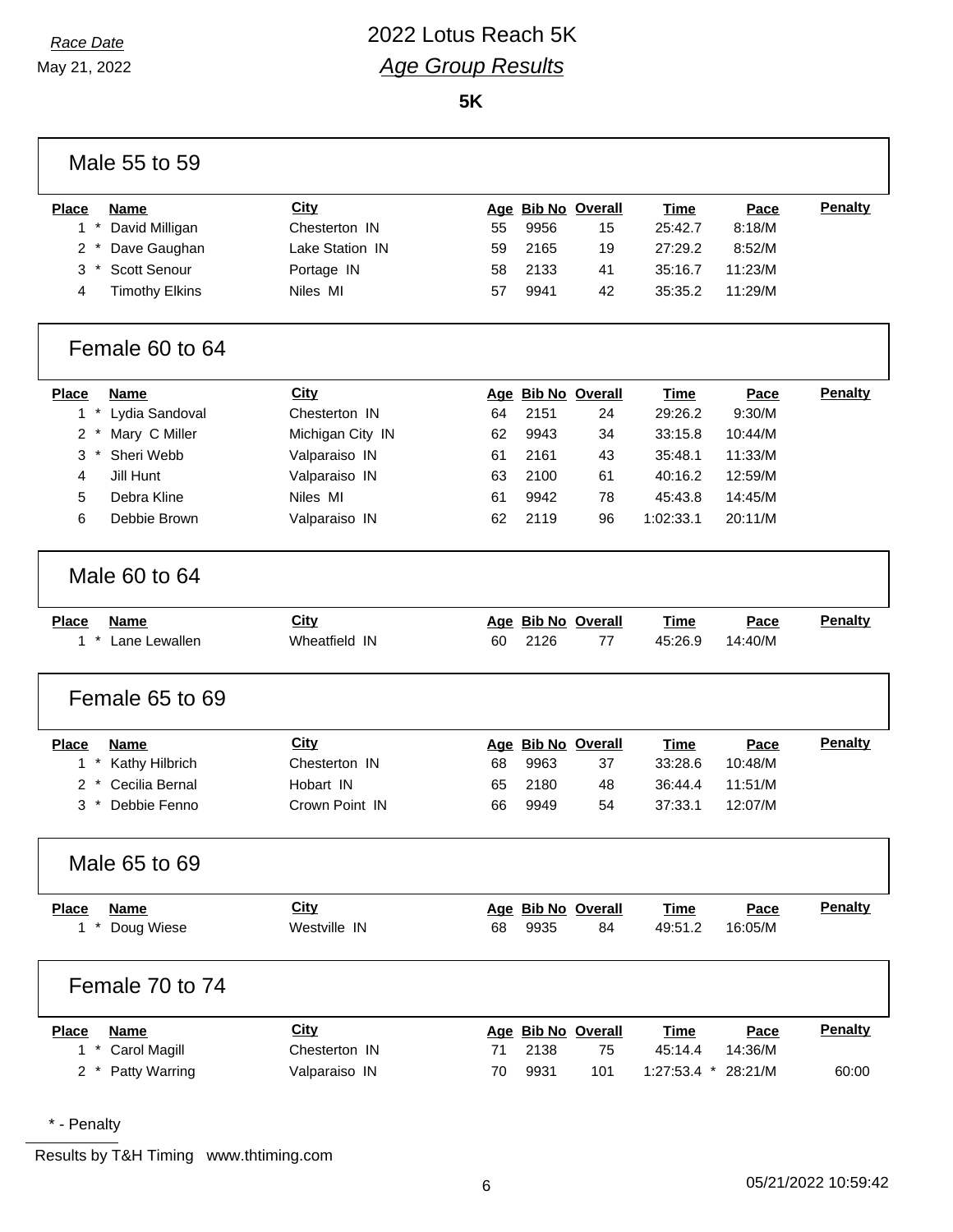### *Race Date* 2022 Lotus Reach 5K *Age Group Results*

**5K**

| Male 70 to 74                               |               |    |      |                    |         |         |                |
|---------------------------------------------|---------------|----|------|--------------------|---------|---------|----------------|
| <b>Place</b><br>Name                        | <b>City</b>   |    |      | Age Bib No Overall | Time    | Pace    | <b>Penalty</b> |
| $1 *$<br>Henry Aguilera                     | Chicago IL    | 74 | 2109 | 28                 | 29:40.2 | 9:34/M  |                |
| $\overline{c}$<br>Roger Steffen<br>$^\star$ | Rensselaer IN | 71 | 2108 | 36                 | 33:21.1 | 10:46/M |                |
| 3<br>Tom Hutmacher                          | Portage IN    | 74 | 2105 | 51                 | 36:59.6 | 11:56/M |                |
| 4<br>Eric MacEy                             | Dune Acres IN | 70 | 9954 | 56                 | 38:20.7 | 12:22/M |                |
| 5<br>Jack Kashak                            | Chesterton IN | 74 | 2115 | 88                 | 56:52.7 | 18:21/M |                |
| 6<br><b>Rich Limacher</b>                   | Matteson IL   | 72 | 2135 | 91                 | 58:44.6 | 18:57/M |                |
| Female 75 to 79                             |               |    |      |                    |         |         |                |
| <b>Place</b><br>Name                        | City          |    |      | Age Bib No Overall | Time    | Pace    | <b>Penalty</b> |
| $\star$<br>Jean Jannasch<br>$\mathbf{1}$    | Valparaiso IN | 75 | 2095 | 29                 | 30:15.9 | 9:46/M  |                |
| Jean Tolchinsky<br>$\overline{2}$           | Crete IL      | 76 | 2118 | 47                 | 36:33.2 | 11:48/M |                |
| Linda Perry<br>3                            | Demotte IN    | 75 | 2154 | 74                 | 44:39.1 | 14:24/M |                |
| Male 75 to 79                               |               |    |      |                    |         |         |                |
| <b>Place</b><br>Name                        | <b>City</b>   |    |      | Age Bib No Overall | Time    | Pace    | <b>Penalty</b> |
| $\star$<br>J Ezell<br>$\mathbf{1}$          |               | 76 | 2175 | 76                 | 45:19.4 | 14:37/M |                |
| David Ralston<br>$\overline{2}$             | Hammond IN    | 77 | 2145 | 87                 | 55:41.2 | 17:58/M |                |
| Female 80 and Over                          |               |    |      |                    |         |         |                |
| Name<br><b>Place</b>                        | City          |    |      | Age Bib No Overall | Time    | Pace    | <b>Penalty</b> |
| 1 * Bev Calligan                            | Munster IN    | 80 | 2155 | 90                 | 58:31.3 | 18:53/M |                |
| Male 80 and Over                            |               |    |      |                    |         |         |                |
| <b>Place</b><br>Name                        | City          |    |      | Age Bib No Overall | Time    | Pace    | <b>Penalty</b> |
| <b>Robert Edwards</b><br>$1*$               | Valparaiso IN | 81 | 9946 | 68                 | 43:23.8 | 14:00/M |                |

\* - Penalty